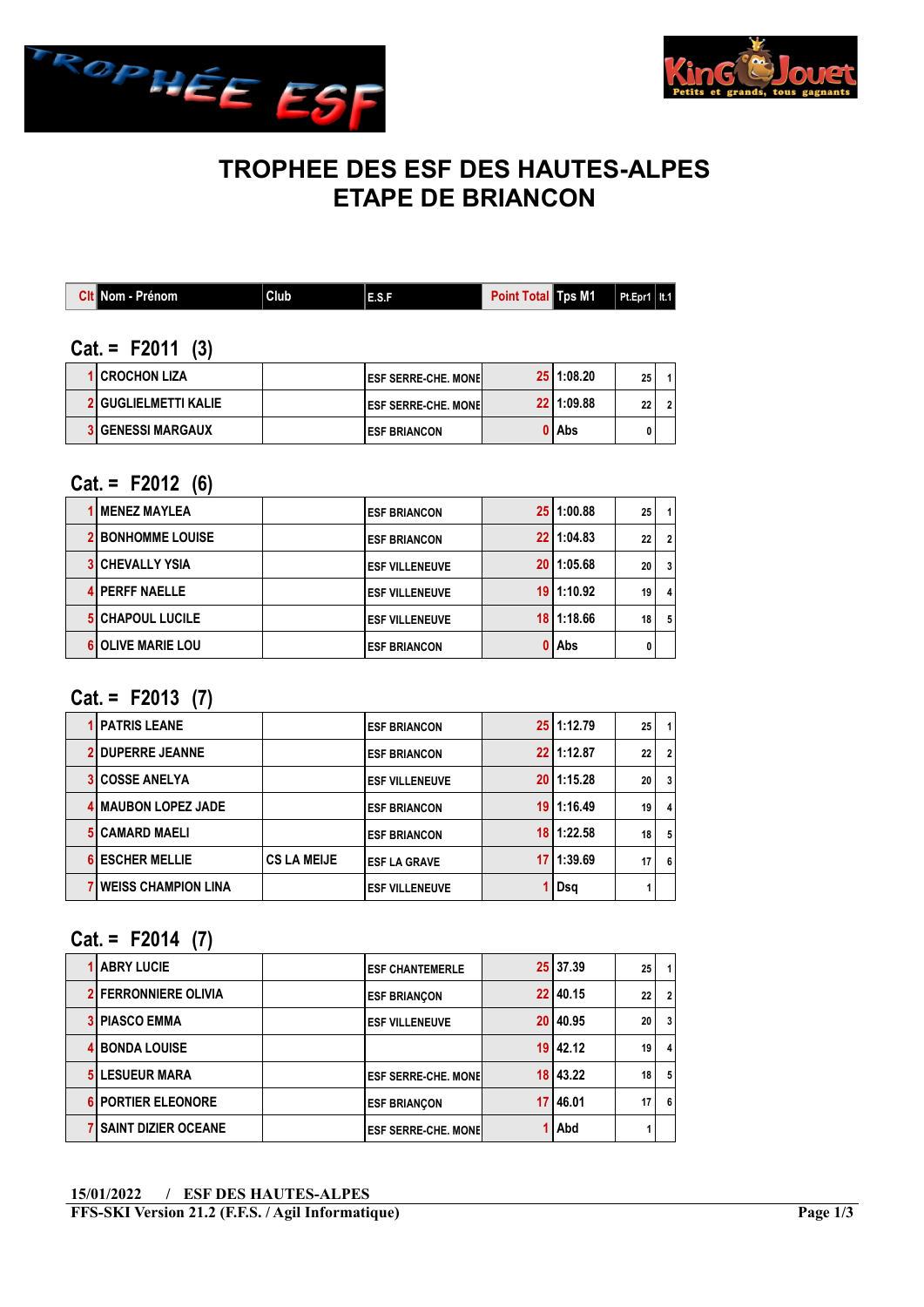| <b>Total Tos M1</b><br>Nom - Prénom<br>l Club<br>Point<br>E.S.I | $Pt.Epr1$   It.1 |
|-----------------------------------------------------------------|------------------|
|-----------------------------------------------------------------|------------------|

## Cat. = F2015 (7)

| 1 TURC ZOE                   | <b>ESF VILLENEUVE</b>       | 25 39.16     | 25 | $\mathbf{1}$   |
|------------------------------|-----------------------------|--------------|----|----------------|
| <b>2 DROITCOURT CHARLIZE</b> | <b>ESF SERRE-CHE, MONEL</b> | 22 39.90     | 22 | $\overline{2}$ |
| <b>3 GUILLET LUCE</b>        | <b>ESF VILLENEUVE</b>       | 20 42.99     | 20 | $\mathbf{3}$   |
| <b>4 PHILIP VICTOIRE</b>     | <b>ESF SERRE-CHE. MONEL</b> | $19$   45.43 | 19 | 4              |
| <b>5 MINERY EVE</b>          |                             | $18$   48.00 | 18 | 5              |
| <b>VARNIOL LOE</b>           | <b>ESF SERRE-CHE, MONEL</b> | $17$   49.15 | 17 | 6              |
| <b>BONNARDEL CLARA</b>       | <b>ESF SERRE-CHE, MONEL</b> | 1 Abd        |    |                |

## Cat. = F2016 (1)

| २C MIA<br>.<br>OF.<br><b>ENEUVE</b><br><b>ESF VIL.</b><br>- 37<br>- 20 |  |  |  |  |
|------------------------------------------------------------------------|--|--|--|--|
|                                                                        |  |  |  |  |

### $Cat. = G2011 (1)$

| . .<br><b>AULD</b><br>'ER LEO | . . н. н.<br>. MONEI<br>- 15 | υsι |  |
|-------------------------------|------------------------------|-----|--|
|                               |                              |     |  |

### Cat. = G2012 (6)

| <b>1 ANTOINE TOM</b>             | <b>ESF BRIANCON</b>    | 25 58.47   | 25 |   |
|----------------------------------|------------------------|------------|----|---|
| <b>2 VILLIOT DANGER MELCHIOR</b> | <b>ESF BRIANCON</b>    | 22 1:00.54 | 22 |   |
| <b>3 ABRY MALO</b>               | <b>ESF CHANTEMERLE</b> | 20 1:08.24 | 20 | 3 |
| 4 RODRIGUEZ JOAQUIM              | <b>ESF BRIANCON</b>    | Dsq        |    |   |
| <b>4 BENGUIGUI ORI</b>           | <b>ESF BRIANCON</b>    | Dsq        |    |   |
| <b>6 LEGER ARTHUR</b>            | <b>ESF BRIANCON</b>    | 0   Abs    |    |   |

# $Cat. = G2013(6)$

| <b>1 CHEMIN ENOUK</b>  | <b>ESF VILLENEUVE</b>        | 25 1:01.39     | 25 | 11  |
|------------------------|------------------------------|----------------|----|-----|
| 1 NDIAYE ISAAC         | <b>ESF SERRE-CHE, MONEL</b>  | 25 1:01.39     | 25 | 1   |
| <b>3 THOMAS JEAN</b>   | <b>LESF SERRE-CHE. MONEL</b> | $20$   1:13.93 | 20 | 3 I |
| <b>4 DEMON GABRIEL</b> | <b>ESF SERRE-CHE. MONEL</b>  | $19$   1:16.46 | 19 | 4   |
| <b>5 SCHUHL YANIS</b>  | <b>ESF BRIANCON</b>          | $18$   1:19.73 | 18 | 5   |
| 6 CHABRE ALBAN         | <b>ESF SERRE-CHE. MONEL</b>  | 1:19.88        |    | 6   |

# Cat. = G2014 (14)

| 1 RODRIGUEZ TIAGO          | <b>ESF BRIANCON</b>         | 25 32.50     | 25 | $\mathbf{1}$   |
|----------------------------|-----------------------------|--------------|----|----------------|
| <b>BERNARD LOÃS</b>        | <b>ESF BRIANCON</b>         | 22 35.96     | 22 | 2 <sup>1</sup> |
| <b>3 MASCHINO NAEL</b>     | <b>ESF BRIANCON</b>         | 20 36.31     | 20 | 3 <sup>1</sup> |
| <b>4 BOUCHAYER GEORGES</b> | <b>ESF SERRE-CHE, MONEL</b> | 19 36.48     | 19 | $\overline{4}$ |
| <b>5 SALLE NUMA</b>        | <b>ESF VILLENEUVE</b>       | 18 39.86     | 18 | 5 <sub>1</sub> |
| <b>5 CIVEL SACHA</b>       | <b>ESF SERRE-CHE, MONEL</b> | 18 39.86     | 18 | 5 <sub>1</sub> |
| <b>7 ALYRE MARTIN</b>      | <b>ESF VILLENEUVE</b>       | $16$   41.24 | 16 | 7 <sup>1</sup> |